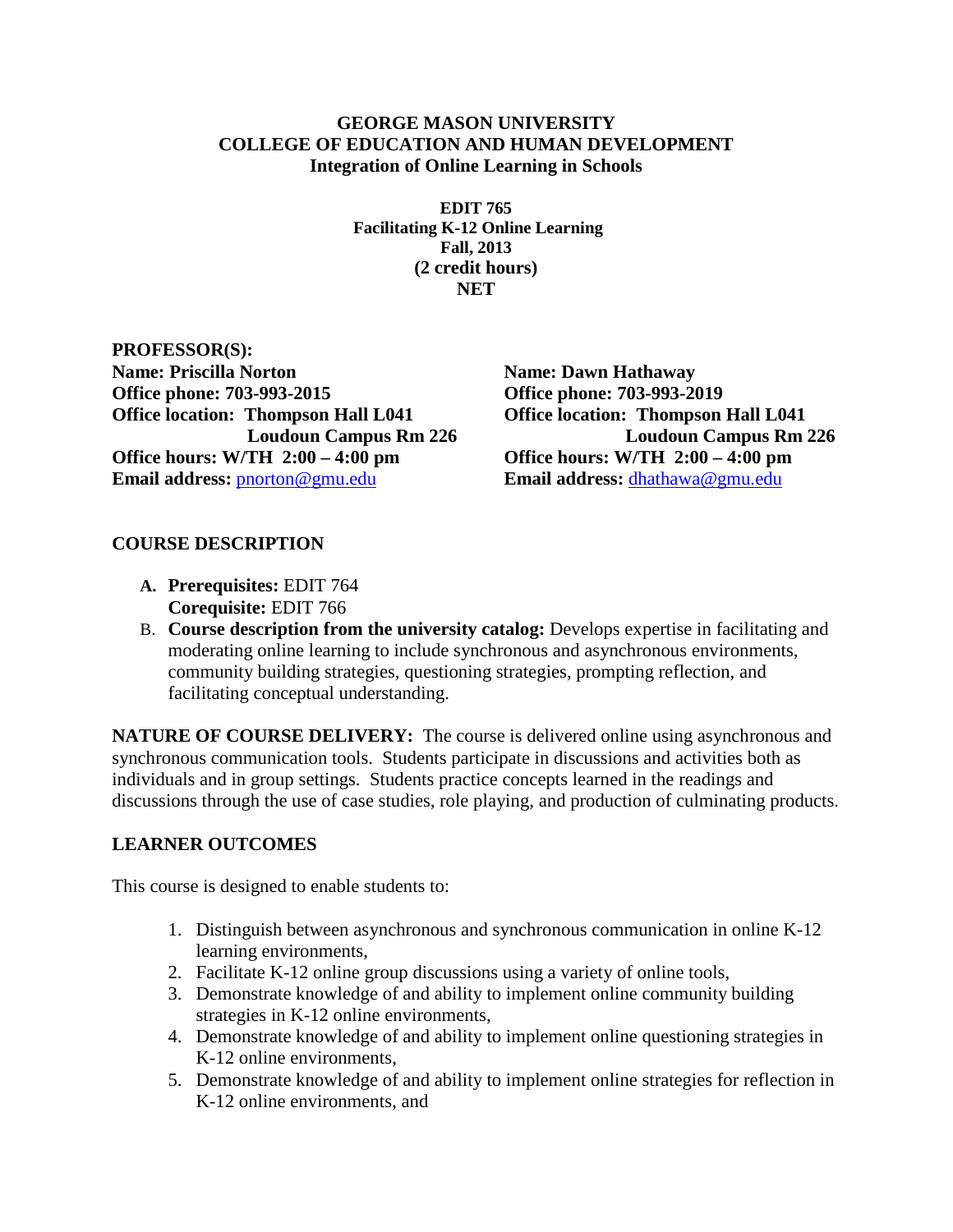6. Demonstrate knowledge of and ability to implement online strategies to facilitate conceptual understanding in K-12 online environments.

## **PROFESSIONAL STANDARDS**

This course is aligned with the International Association for K-12 Online Learning's (iNACOL) (2010) *National Standards for Quality Online Teaching*. Standards A.4, A.5, A.6, J.1, and J.2 are covered by the program prerequisite for licensure. The full list and description of standards can be accessed at [http://www.inacol.org/research/nationalstandards/iNACOL\\_TeachingStandardsv2.pdf.](http://www.inacol.org/research/nationalstandards/iNACOL_TeachingStandardsv2.pdf) Standards aligned with this course are:

Standard A - The online teacher knows the primary concepts and structures of effective online instruction and is able to create learning experiences to enable student success. (A.1)

Standard B - The online teacher understands and is able to use a range of technologies, both existing and emerging, that effectively support student learning and engagement in the online environment. (B.4, B.5)

Standard C - The online teacher plans, designs, and incorporates strategies to encourage active learning, application, interaction, participation, and collaboration in the online environment. (C.2, C.3, C.4, C.6, C.8)

Standard I - The online teacher demonstrates competency in using data from assessments and other data sources to modify content and to guide student learning. . (I.1, I.2, I.3, I.4, I.5, I.6, I.7, I.8, I.9, I.10, I.11, I.12, I.13)

Standard K - The online teacher arranges media and content to help students and teachers transfer knowledge most effectively in the online environment. (K.1, K.2)

### **REQUIRED TEXTS**

- Berge, Z. L. (1995). The role of the online instructor/facilitator. *Educational Technology*, *35*(1), 22–30.
- Collison, G., Elbaum, B., Haavind, S., & Tinker, R. (2000). *Facilitating online learning: Effective strategies for moderators.* New York: Atwood Publishers.
- Hailey, D. E., Grant-Davie, K., & Hult, C. A. (2001). Online education horror stories worthy of Halloween: A short list of problems and solutions in online instruction. *Computers and Composition*, *18*(4), 387–397.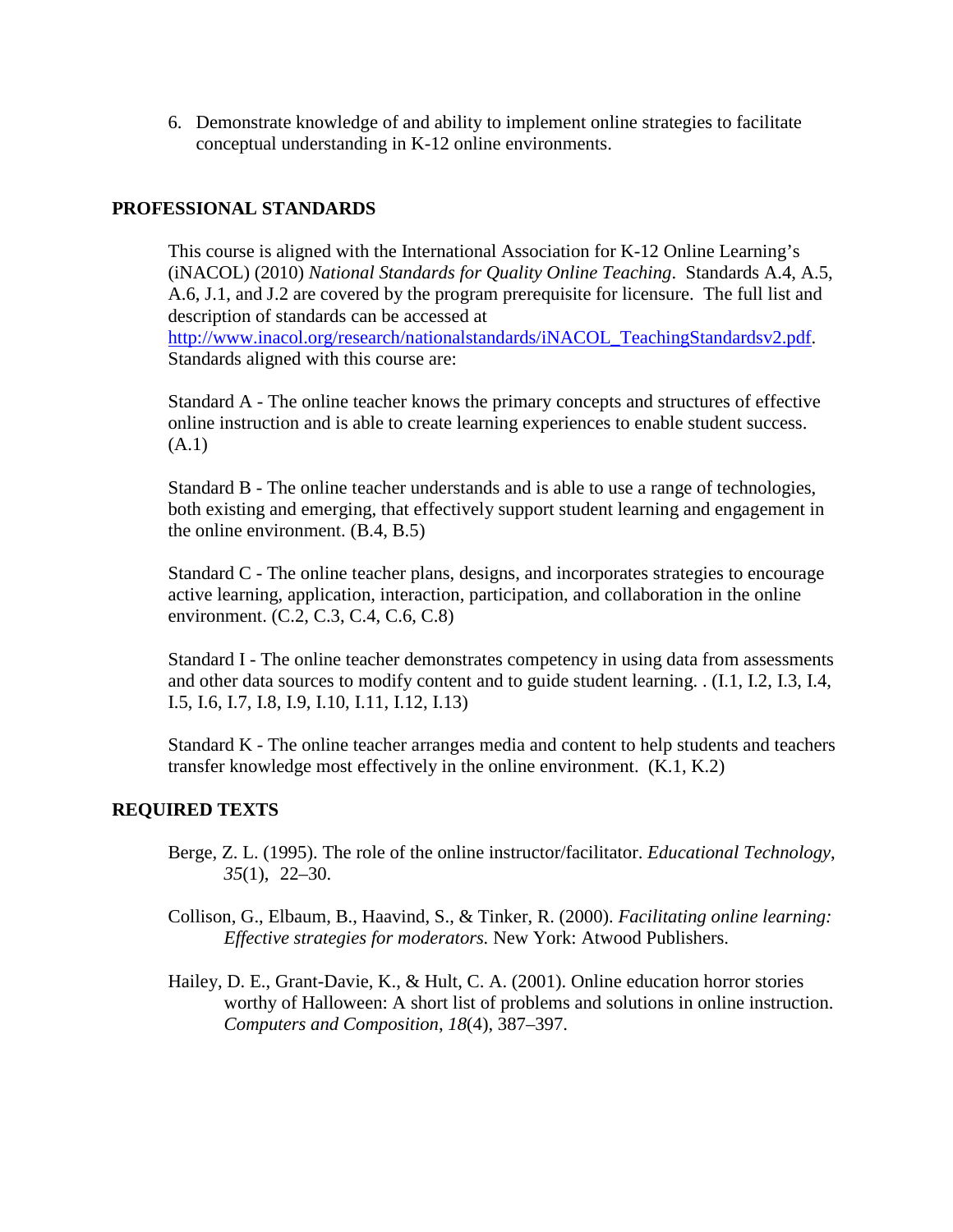# **COURSE REQUIREMENTS, PERFORMANCE-BASED ASSESSMENT, AND EVALUATION CRITERIA**

## **A. Requirements**

1. Participation is mandatory, as discussions, readings, and activities are important parts of the course.

2. Each student is expected to complete all readings and participate in all online discussions.

3. Each student is expected to participate in and complete all projects.

4. Students who must miss online activities are responsible for notifying the instructor (preferably in advance) and for completing any revised assignments, readings, and activities.

5. All assignments must be completed electronically. Assignments are to be submitted on the date due. Late assignments will not be accepted without making prior arrangements with the instructor.

### **B. Performance-based assessments**

Participation (40 points - 5 points per week): Students will be evaluated based on their participation in course discussions, group activities, and participation in synchronous meetings. Students are expected to provide articulate responses to weekly discussion board posts and engage with instructor and group members.

Online Facilitation (10 points for asynchronous; 10 points for synchronous): Each student will serve as group facilitator for one or more online discussions and group activities as well moderating one or more synchronous exercises. As the facilitator, students will lead group discussions and activities as well as be responsible for submitting group activities at the end of the week.

Facilitator Handbook (20 points): As students progress through the course, they will design a Facilitator Handbook for use with online K-12 learners. This facilitator handbook will be a synthesis of concepts and materials studied during the course as well as demonstrating an understanding of how to apply facilitation skills in K-12 online learning environments.

Electronic Portfolio (20 points): Throughout their program of study, students are required to create and continually revise a professional, online portfolio. This portfolio should not be a collection of what the student has done, but rather a reflection of what they have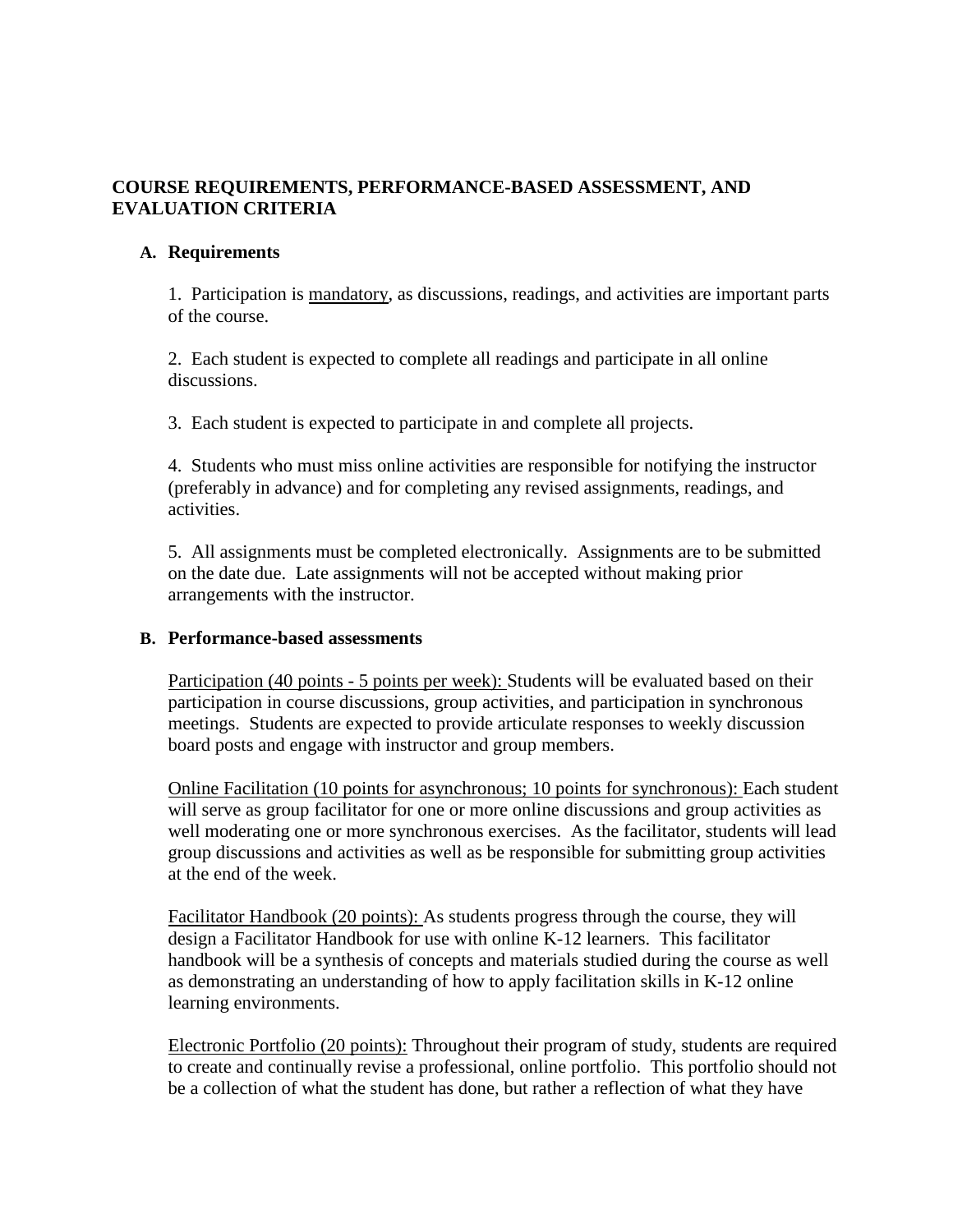learned. Templates and assistance will be provided to assist students in the creation and maintenance of this portfolio. All exhibits in the online portfolio will include a short reflection. At the end of this course, a comprehensive, course-wide reflection and supporting samples of work will be added to the portfolio reflecting student learning.

# **C. Criteria for evaluation**

#### Participation Rubric

|               | <b>Exceeds Expectations</b>                                                                                                                                                                                                                                                                                                                          | Meets Expectations                                                                                                                                                                                                                               | Does Not Meet Expectations                                                                                                                                                                                                                                       |
|---------------|------------------------------------------------------------------------------------------------------------------------------------------------------------------------------------------------------------------------------------------------------------------------------------------------------------------------------------------------------|--------------------------------------------------------------------------------------------------------------------------------------------------------------------------------------------------------------------------------------------------|------------------------------------------------------------------------------------------------------------------------------------------------------------------------------------------------------------------------------------------------------------------|
|               | 5 points                                                                                                                                                                                                                                                                                                                                             | 3 points                                                                                                                                                                                                                                         | 1 point                                                                                                                                                                                                                                                          |
| Participation | Student participates on a<br>consistent basis. They respond<br>to posts in a thoughtful,<br>intelligent, and timely manner<br>that displays in-depth thought<br>and consideration of the<br>readings and discussions.<br>Student engages with group on<br>a regular basis and assists the<br>completion of all group<br>activities in an exceptional | Students posts and participates<br>on a regular basis. They<br>respond to posts in a timely<br>manner that displays<br>consideration of the readings<br>and other comments. Student<br>participates with the group and<br>helps with activities. | Student fails to participate in<br>group discussions on a<br>regular basis. Additionally,<br>their posts do not indicate a<br>consideration of the course<br>material or posts from other<br>students. They fail to assist<br>in completing group<br>activities. |
|               | manner.                                                                                                                                                                                                                                                                                                                                              |                                                                                                                                                                                                                                                  |                                                                                                                                                                                                                                                                  |

#### Online Facilitation Rubric

|             | <b>Exceeds Expectations</b>          | <b>Meets Expectations</b>        | Does Not Meet Expectations      |
|-------------|--------------------------------------|----------------------------------|---------------------------------|
|             | 5 points                             | 3 points                         | 1 point                         |
| Facilitator | Student facilitates discussion in an | Student facilitates all group    | The student fails to facilitate |
| Live        | excellent manner, display            | discussions well, providing      | group discussion, encourage     |
| Exercise    | thoughtfulness in their replies      | guiding responses as well as     | deeper thought, or provide      |
|             | while maintaining control over the   | some control over the group.     | any leadership to the group.    |
|             | group without disrupting             | The student also submits the     | The activity submitted is of    |
|             | communication. The synthesis         | group activity on time. Finally, | poor quality and shows no       |
|             | activity is submitted with           | the student runs the live        | sign of understanding of        |
|             | exceptional quality, and the live    | exercise in an acceptable        | course material. The student    |
|             | exercise demonstrates an             | manner.                          | fails to complete the live      |
|             | outstanding understanding of         |                                  | exercise.                       |
|             | course material and concepts         |                                  |                                 |
|             | relating to facilitation of online   |                                  |                                 |
|             | learning.                            |                                  |                                 |

#### Facilitator Handbook

|             | <b>Exceeds Expectations</b>                                                                    | <b>Meets Expectations</b>         | Does Not Meet Expectations        |
|-------------|------------------------------------------------------------------------------------------------|-----------------------------------|-----------------------------------|
|             | 5 points                                                                                       | 3 points                          | 1 point                           |
| Facilitator | Student creates an exceptional                                                                 | Student creates a facilitator     | The student does not create a     |
| Handbook    | facilitator handbook that displays handbook that displays an                                   |                                   | facilitator handbook that         |
|             | a complete understanding of                                                                    | understanding of course           | displays an understanding of the  |
|             | facilitating online learning. The material. It is well written and course, facilitating online |                                   |                                   |
|             | handbook does an excellent job                                                                 | does a good job of explaining     | learners, or how to appropriately |
|             | of preparing a K-12 student for                                                                | the concepts of facilitating. It  | engage with K-12 learners. The    |
|             | facilitating group activities and                                                              | is not adapted to K-12 online     | book is poorly written and is not |
|             | is written for the appropriate                                                                 | learners and contains concepts    | well designed.                    |
|             | audience. The handbook is easy                                                                 | that may be difficult for them to |                                   |
|             | to read and well constructed.                                                                  | understand.                       |                                   |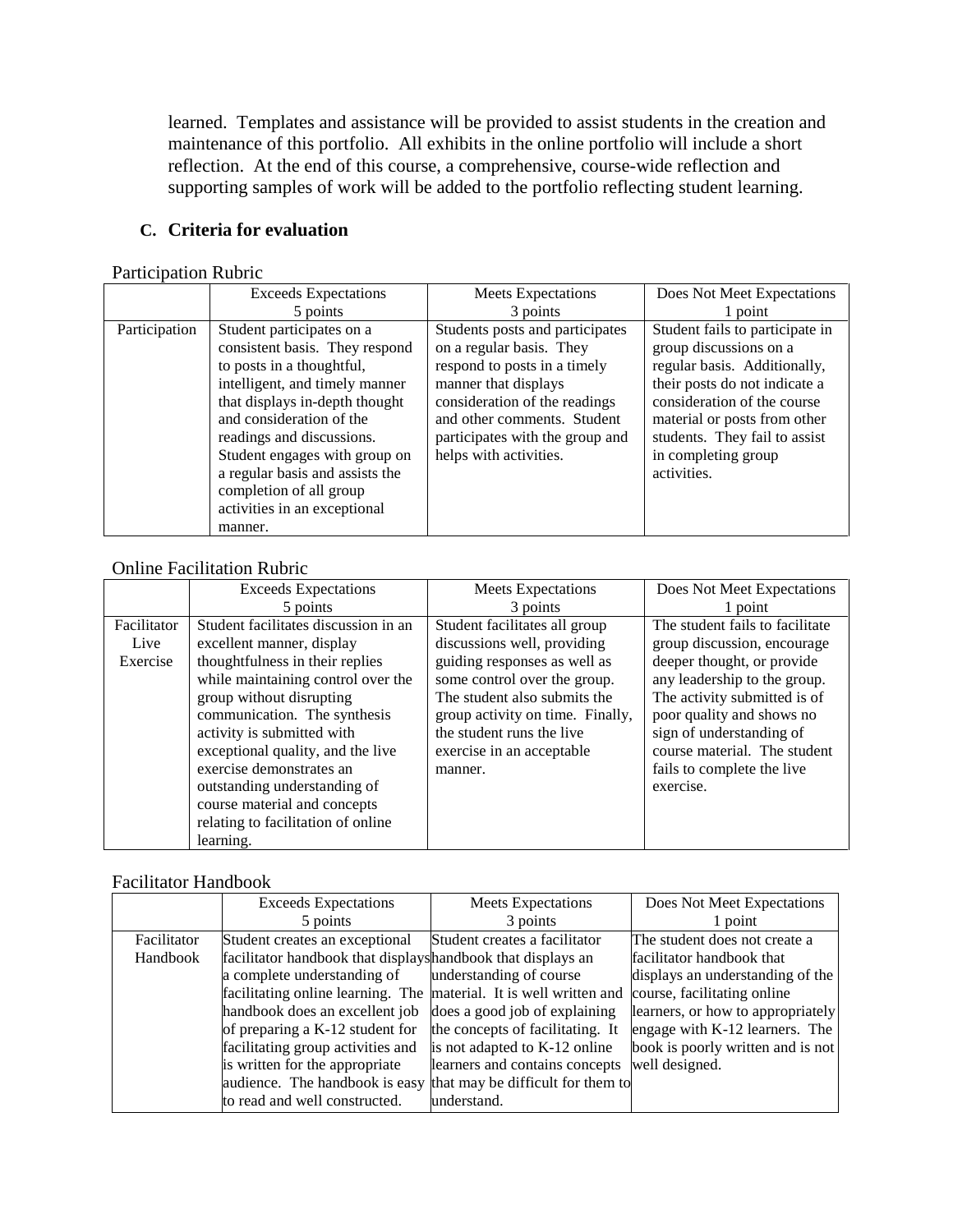## **D. Grading scale**

| Requirements                | Percentage |
|-----------------------------|------------|
| Participation               | 40%        |
| <b>Online Facilitation</b>  | 20%        |
| <b>Facilitator Handbook</b> | 20%        |
| Electronic Portfolio        | 20%        |

| Grade | Point Range |
|-------|-------------|
| A     | 94-100      |
| $A -$ | 90-93       |
| $B+$  | 86-89       |
| B     | 80-85       |
| C     | 70-79       |
| F     | 69-below    |

# COLLEGE OF EDUCATION AND HUMAN DEVELOPMENT

## Student Expectations

- Students must adhere to the guidelines of the George Mason University Honor Code [See http://oai.gmu.edu/honor-code/].
- Students with disabilities who seek accommodations in a course must be registered with the George Mason University Office of Disability Services (ODS) and inform their instructor, in writing, at the beginning of the semester [See **<http://ods.gmu.edu/>**].
- Students must follow the university policy for Responsible Use of Computing [See http://universitypolicy.gmu.edu/policies/responsible-use-of-computing/].
- Students are responsible for the content of university communications sent to their George Mason University email account and are required to activate their account and check it regularly. All communication from the university, college, school, and program will be sent to students solely through their Mason email account.
- Students must follow the university policy stating that all sound emitting devices shall be turned off during class unless otherwise authorized by the instructor.
- Students are expected to exhibit professional behaviors and dispositions at all times.

# Campus Resources

• The George Mason University Counseling and Psychological Services (CAPS) staff consists of professional counseling and clinical psychologists, social workers, and counselors who offer a wide range of services (e.g., individual and group counseling,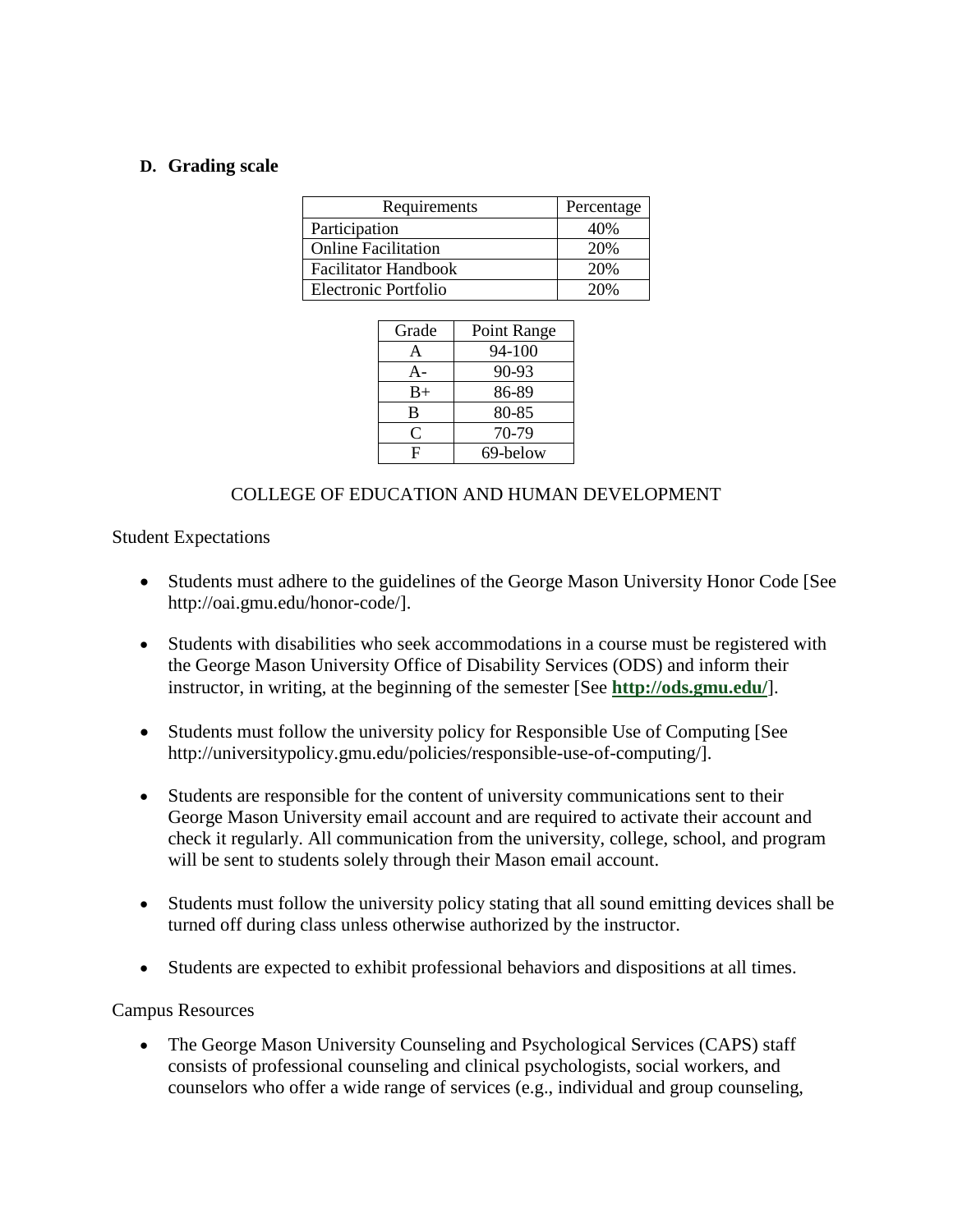workshops and outreach programs) to enhance students' personal experience and academic performance [See **<http://caps.gmu.edu/>**].

• The George Mason University Writing Center staff provides a variety of resources and services (e.g., tutoring, workshops, writing guides, handbooks) intended to support students as they work to construct and share knowledge through writing [See **<http://writingcenter.gmu.edu/>**].

The College of Education & Human Development is committed to the following five values: collaboration, ethical leadership, innovation, research-based practice, and social justice. Students are expected to adhere to these principles. <http://cehd.gmu.edu/values/>

For additional information on the College of Education and Human Development, Graduate School of Education, please visit our website [See **<http://gse.gmu.edu/>**].

| Date   | Topic/Learning Activities                                                                                                                                                                   | Readings & Assignments                                                                                                                                                                                |
|--------|---------------------------------------------------------------------------------------------------------------------------------------------------------------------------------------------|-------------------------------------------------------------------------------------------------------------------------------------------------------------------------------------------------------|
| Week 1 | Principles of Effective Moderating<br>• Weekly Group Discussion on Readings<br>• Discuss Personal Online Learning Experiences<br>• Introduction to Group Format and Facilitator<br>Rotation | • Collins: Read Introduction & Chapter 1<br>Create Individual Learning Schedule<br>• Submit to Group<br>• Live Exercise<br>• Create "Introductory Letter" for Students                                |
| Week 2 | Key Roles of the Facilitator/Moderator<br>• Weekly Group Discussion on Readings<br>• Create "Roles of the Facilitator Encyclopedia"                                                         | Collins: Read Chapter 3<br>Berge: Role of Instructor<br>Begin work on Facilitator Handbook<br>Live Exercise #1<br>• Complete Challenge Activity for Module 1<br>in Facilitator's Course of Choice     |
| Week 3 | Negotiating Space & Building Community<br>• Weekly Discussion on Readings<br>• Top Ten 'How to Recognize a Healthy Online<br>Community'                                                     | Collins: Read Chapter 2 & 4<br>Continue work on Handbook<br>Live Exercise #2<br>• Complete Challenge Activity for Module 2<br>in Facilitator's Course of Choice                                       |
| Week 4 | Negotiating Space & Building Community<br>Continued<br>• Weekly Discussion on Readings<br>• Create Netiquette Guide for Students                                                            | • Collins: Read Chapter 5<br>Hailey: Online Horror Stories<br>• Continue work on Handbook<br>• Live Exercise #3<br>• Complete Challenge Activity for<br>Module 3 of Facilitator's Course of<br>Choice |
| Week 5 | Voice & Tone<br>• Weekly Discussion on Readings<br>• Palette Sample - Provide Group Samples of<br><b>Voice Palettes</b>                                                                     | Collins: Read Chapter 6<br>Continue work on Handbook<br>Live Exercise #4<br>• Complete Challenge Activity for Module 4<br>of Facilitator's Course of Choice                                           |

# **PROPOSED CLASS SCHEDULE**